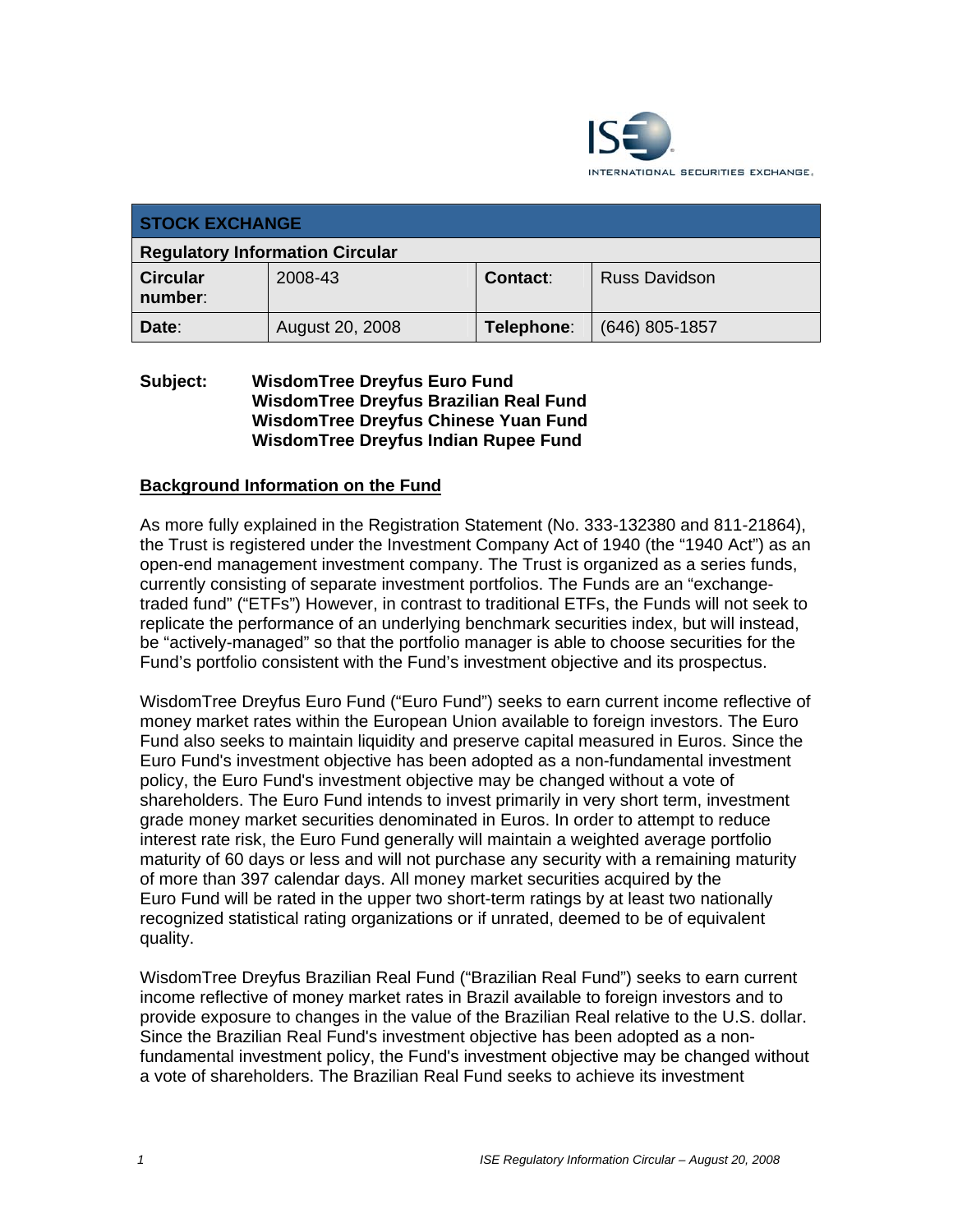objective by investing in short term securities and instruments designed to provide exposure to Brazilian currency and money market rates.

WisdomTree Dreyfus Chinese Yuan Fund ("Chinese Yuan Fund") seeks to earn current income reflective of money market rates in China available to foreign investors and to provide exposure to changes in the value of the Chinese Yuan relative to the U.S. dollar. Since the Chinese Yuan Fund's investment objective has been adopted as a nonfundamental investment policy, the Fund's investment objective may be changed without a vote of shareholders. The Chinese Yuan Fund seeks to achieve its investment objective by investing in short term securities and instruments designed to provide exposure to Chinese currency and money market rates.

WisdomTree Dreyfus Indian Rupee Fund ("Indian Rupee Fund") seeks to earn current income reflective of money market rates in India available to foreign investors and to provide exposure to changes in the value of the Indian Rupee relative to the U.S. dollar. Since the Indian Rupee Fund's investment objective has been adopted as a nonfundamental investment policy, the Indian Rupee Fund's investment objective may be changed without a vote of shareholders. The Indian Rupee Fund seeks to achieve its investment objective by investing in short term securities designed to provide exposure to Indian currency and money market rates.

WisdomTree Asset Management, Inc. ("WTA"or "Advisor") is the investment advisor to the Funds. The Advisor is registered under the Investment Advisers Act of 1940. The Advisor's parent corporation is WisdomTree Investments, Inc. ("WTI"). The Funds will be advised by WTA. WTA has entered into a Sub-advisory Agreement with Dreyfus Corporation ("Dreyfus"). Dreyfus is wholly owned subsidiary of BNY Mellon. The Bank of New York is the administrator, custodian and transfer agent for each Fund.

As described more fully in the Trust's Prospectus and Statement of Additional Information ("SAI"), the Funds issues and redeems Shares at their net asset value ("NAV") only in large blocks of 200,000 Shares (each block of 200,000 Shares called a "Creation Unit"), in exchange for a basket of money market securities and/or cash. Each International Currency Income Fund also may issue and redeem Creation Units in exchange for a designated basket of non-U.S. currency and an amount of U.S. cash. Shares of the Fund will trade at market prices that may differ from the NAV. Shares of the Fund are redeemable only in Creation Units in exchange for cash. Except when aggregated in Creation Units, the Shares may not be redeemed with the Trust.

The Trusts registration statement describes the various fees and expenses for the Fund's Shares. For a more complete description of the Fund and the underlying index, visit www.wisdomtree.com.

#### **Disclosure of Portfolio Holdings**

Unlike traditional ETFs that are not required to provide daily portfolio disclosure, the Funds will prior to the opening each business day, make publicly available on their website, www.wisdomtree.com, a file of all the portfolio securities and other assets held by each Fund and the quantities thereof, as of the close of business on the prior business day, reflecting all securities bought and sold on such prior business day. This information will be available to investors and market participants accessing the Funds'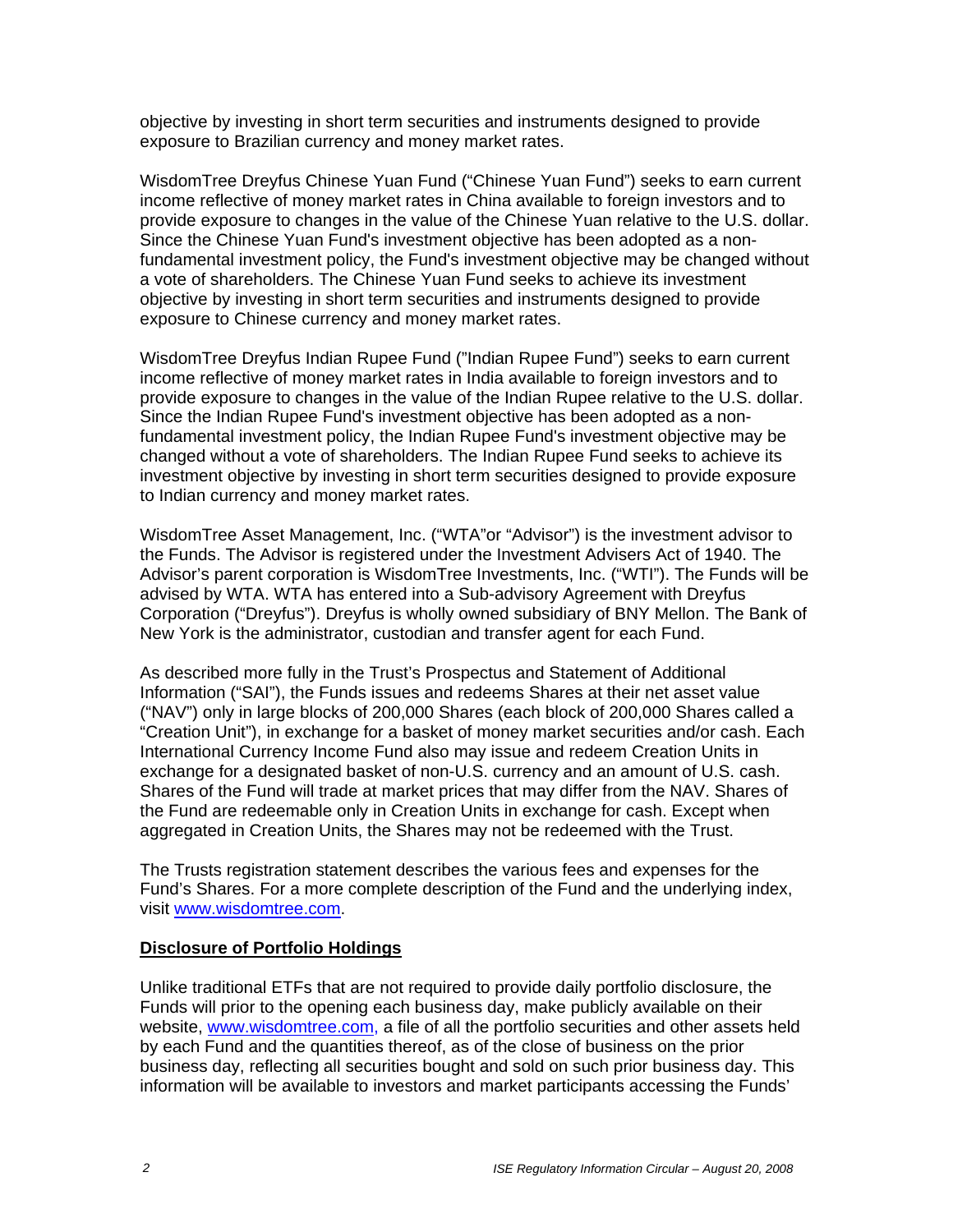website and will form the basis for each Funds calculation of NAV as of the close of regular trading on the Exchange.

#### **Portfolio Indicative Value**

The NYSE Arca will disseminate, at least every 15 seconds, through the facilities of the Consolidated Tape Association, an estimated value for the Fund's on a per-Share basis (the "Portfolio Indicative Value"). The Portfolio Indicative Value is designed to provide investors with a reference value which can be used in connection with other related market information.

The NYSE Arca does not guarantee the accuracy or completeness of the Portfolio Indicative Value. The Portfolio Indicative Value is determined by dividing the "Estimated Fund Value" as of the time of the calculation by the total Shares outstanding. "Estimated Fund Value" is the sum of the estimated amount of cash held in the Fund's portfolio, the estimated value of the securities held in the Fund's portfolio and the estimated amount of accrued interest, minus the estimated amount of liabilities.

The Portfolio Indicative Value on a per-Share basis disseminated should not be viewed as a real time update of the NAV, which is calculated only once a day.

#### **Other Information about the Fund**

Each of the Brazilian Real Fund, Chinese Yuan Fund and the Indian Rupee Fund intend to pay out dividends, if any, annually. The Euro Fund intends to pay out dividends, if any, quarterly.

The Depository Trust Company ("DTC") will serve as securities depository for the Shares, which may be held only in book-entry form; stock certificates will not be issued. DTC, or its nominee, is the record or registered owner of all outstanding Shares.

The NAV of each Fund's shares is calculated once daily each day the New York Stock Exchange ("NYSE") is open for business (a "Business Day") as of the close of regular trading on the NYSE, generally 4:00 p.m. Eastern time. NAV per share is calculated by dividing a Fund's net assets by the number of Fund shares outstanding. In calculating a Fund's NAV, Fund investments generally are valued using market valuations. Short-term debt securities with remaining maturities of 60 days or less generally are valued on the basis of amortized cost. U.S. fixed income assets may be valued as of the announced closing time for such securities on any day that the Securities Industry and Financial Markets Association announces an early closing time. The value of any assets or liabilities denominated in a currency other than the U.S. dollar are converted into U.S. dollars using an exchange rate deemed appropriate by the Fund.

#### **Purchases and Redemptions in Creation Unit Size**

Equity Electronic Access Members ("Equity EAMs") are hereby informed that procedures for purchases and redemptions of Shares in Creation Units are described in the Trust's Prospectus and SAI and that Shares are not individually redeemable but are redeemable only in Creation Unit aggregations or multiples thereof.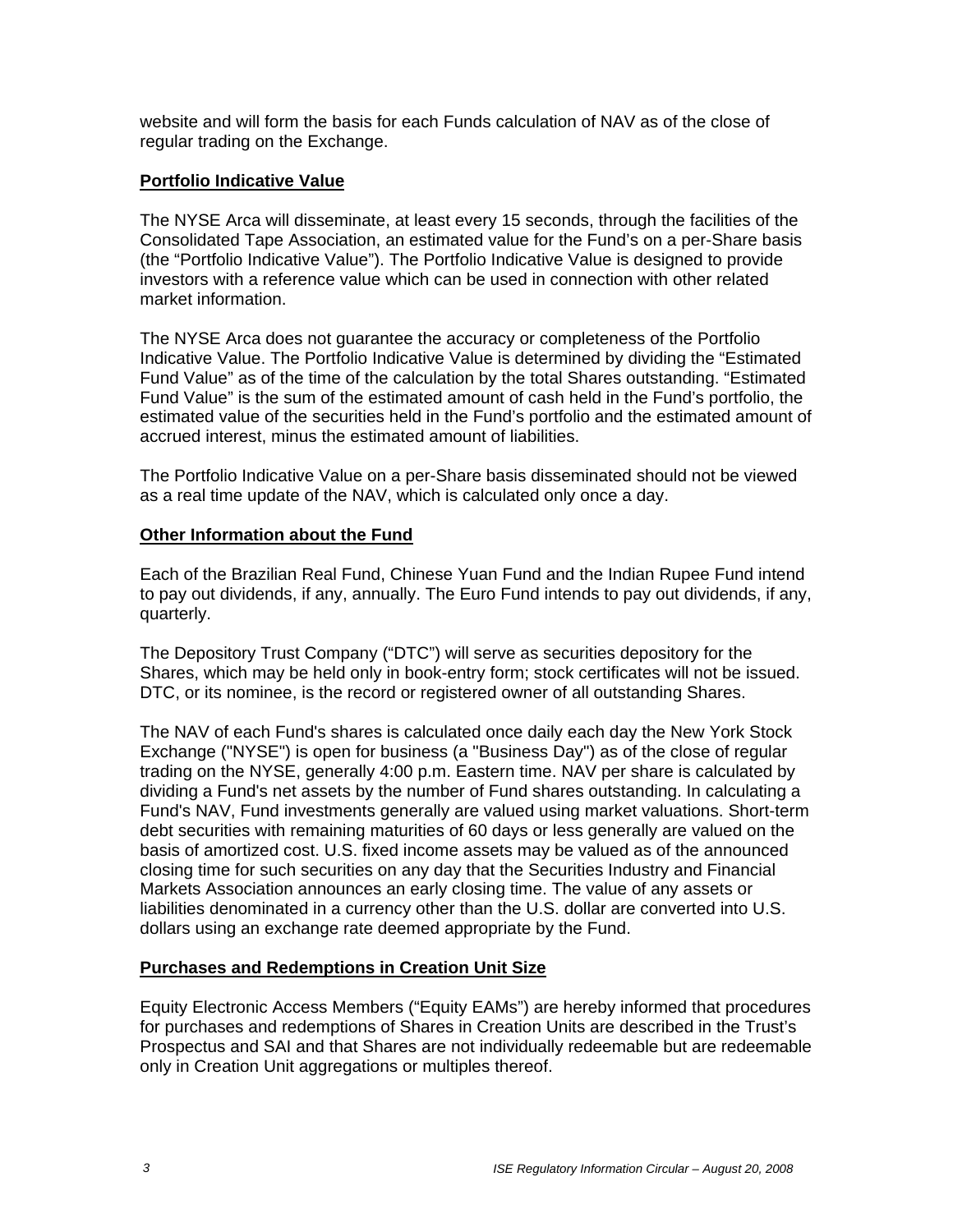The Trust's Prospectus and SAI describe additional procedures and requirements that apply to the creation and redemption of Shares.

# **Principal Risks**

Interested persons are referred to the Trust's Prospectus for a completed description of risks associated with an investment in the Shares. As noted in the Prospectus, the Shares may trade at market prices that may differ from their NAV. The NAV of the Shares will fluctuate with changes in the market value of the Fund's holdings. The market prices of the Shares will fluctuate in accordance with changes in NAV as well as the supply and demand for the Shares.

#### **Exchange Rules Applicable to Trading in the Shares**

The Shares are considered equity securities, thus rendering trading in the Shares subject to the Exchange's existing rules governing the trading of equity securities.

# **Trading Hours**

The Shares will trade on ISE between 9:00 a.m. and 4:00 p.m. ET.

Equity EAMs trading the Shares during the Pre-Market Session are exposed to the risk of the lack of the calculation or dissemination of underlying index value or intraday indicative value ("IIV"). For certain derivative securities products, an updated underlying index value or IIV may not be calculated or publicly disseminated in the Pre-Market hours. Since the underlying index value and IIV are not calculated or widely disseminated during Pre-Market hours, an investor who is unable to calculate implied values for certain derivative securities products during Pre-Market hours may be at a disadvantage to market professionals.

#### **Trading Halts**

ISE will halt trading in the Shares of a Trust in accordance with ISE Rule 2101(a)(2)(iii). The grounds for a halt under this Rule include a halt by the primary market because it stops trading the Shares and/or a halt because dissemination of the IIV or applicable currency spot price has ceased, or a halt for other regulatory reasons. In addition, ISE will stop trading the Shares of a Trust if the primary market de-lists the Shares.

#### **Delivery of a Prospectus**

Pursuant to federal securities laws, investors purchasing Shares must receive a prospectus prior to or concurrently with the confirmation of a transaction. Investors purchasing Shares directly from the Fund (by delivery of the Deposit Amount) must also receive a prospectus.

Prospectuses may be obtained through the Distributor or on the Fund's website at www.wisdomtree.com. The Prospectus does not contain all of the information set forth in the registration statement (including the exhibits to the registration statement), parts of which have been omitted in accordance with the rules and regulations of the SEC. For further information about the Fund, please refer to the Trust's registration statement.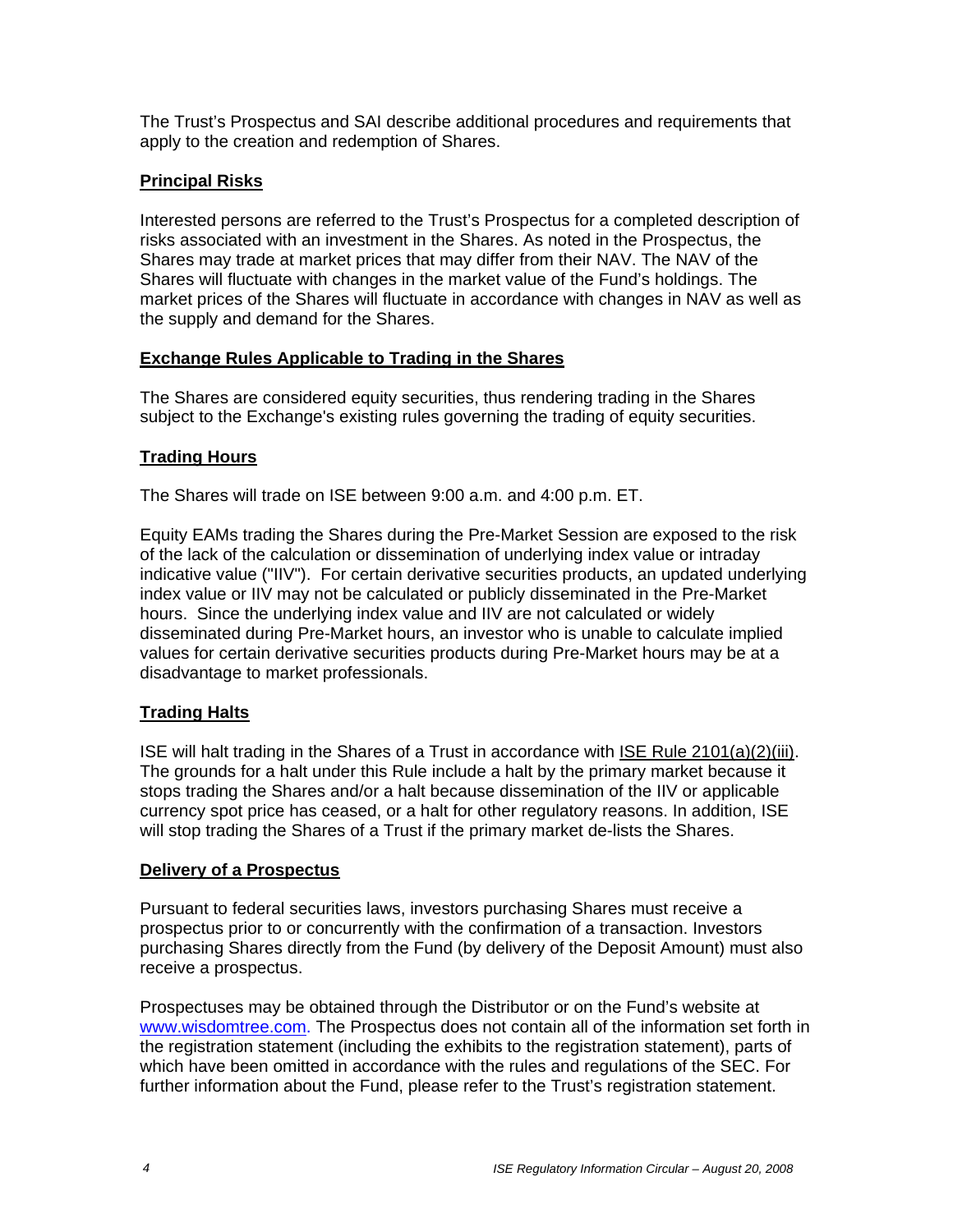# **Exemptive, Interpretive and No-Action Relief Under Federal Securities Regulations**

The Commission has issued a letter dated May 9, 2008 (the "No-Action Letter") granting exemptive or no-action relief from certain rules under the Securities Exchange Act of 1934 for the Shares.

# **Regulation M Exemptions**

Under the No-Action Letter, the Fund is exempted from Rule 101 pursuant to paragraph (c)(4) of Rule 101, permitting persons who may be deemed to be participating in a distribution of the Shares to bid for or purchase Shares during their participation in such distribution. The Fund is exempted under Rule 102(d)(4), permitting a Fund to redeem Shares during the continuous offering of Shares.

#### **Rule 10b-17 (Untimely Announcement of Record Dates)**

The SEC has granted an exemption from the requirements of Rule 10b-17 that will cover transactions in the Shares.

# **Section 11(d)(1); Rule 11d1-2 (Customer Margin)**

The SEC has taken a no-action position under Section 11(d)(1) that will permit brokerdealers that do not create Shares but engage in both proprietary and customer transactions in such Shares exclusively in the secondary market to extend or maintain or arrange for the extension or maintenance of credit on the Shares, in connection with such secondary market transactions. For broker-dealers that engage in the creation of Shares, the SEC has also taken a no-action position under Rule 11d1-2 that will cover the extension or maintenance or the arrangement for the extension or maintenance of credit on the Shares that have been owned by the persons to whom credit is provided for more than 30 days.

#### **Rule 15c1-5 and 15c1-6 (Disclosure of Control and Interest in Distributions)**

The SEC has taken a no-action position under Rule 15c1-5 that will permit a brokerdealer to execute transactions in Shares without disclosing any control relationship with an issuer of a component security. In addition, the SEC has taken a no-action position under Rule 15c1-6 that will permit a broker dealer to execute transactions in the Shares without disclosing its participation or interest in a primary or secondary distribution of a component security.

Equity EAMs are referred to the full text of the No-Action Letter for additional information.

**This Regulatory Information Circular is not a statutory prospectus. Equity EAMs should consult the Trust's Registration Statement, SAI, Prospectus and the Fund's website for relevant information.**